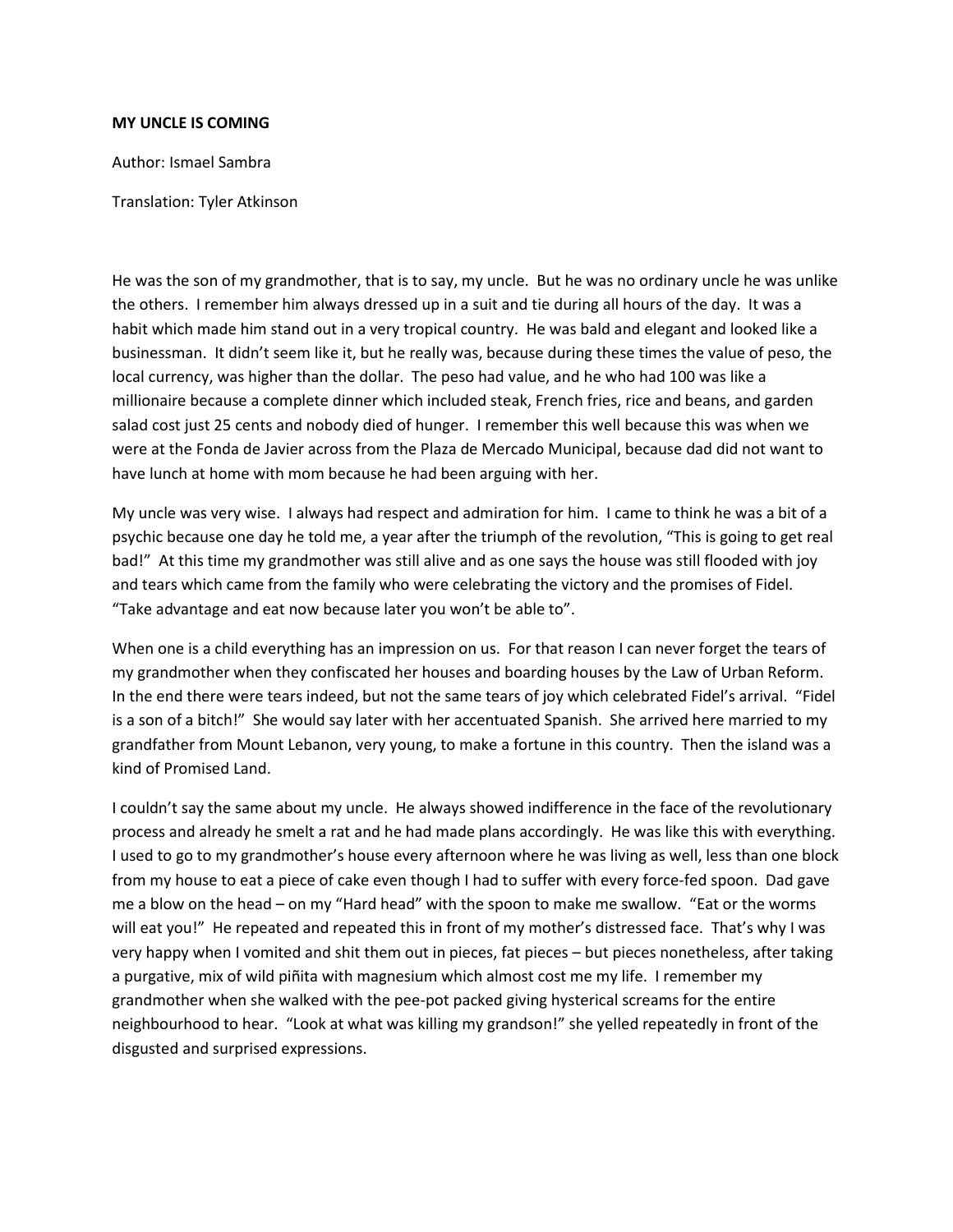Also engraved in my memory forever was the time that he put a hundred dollar bill in my hands to play with, "without breaking it" he told me. But one is a mischievous youngster and moreover has a little brother who always wanted everything and wants to grab everything you have, so in that moment – during the struggle, the bill was torn to shreds. I can still see the look on my mother's face when she left the bathroom, still wet, roaring at us like a lion and slapping us with both hands. "Are you crazy Jorge? How did you allow this to happen?" And my uncle answered again with the aura of a psychic that it doesn't matter, that every day the money was losing value and this was to bring him good luck. And it seemed that this was true because I saw him with his pockets full while the stores were empty – every time they were emptier and emptier, without anything for us to buy. They didn't even have the cake that we were used to.

Surely my uncle won't remember this. Maybe when he comes I will remind him, because some say he wrote a letter saying that he was going to come soon. I will also tell him the story of when he sat me down in his lap and cracked my knuckles and told me, "If you say that it hurts I will crack them harder, but if you say it doesn't hurt I will release them." And he always confused me and acted as if he was confused as he always pressed and cracked my knuckles harder, while he laughed and then later he would give me five pesos.

My mother said "don't be an abuser". But I don't know why, but I always wanted him to crack my knuckles. "I am a magician" he was telling me while pulling out the five peso bill from behind my ear as if it had been inside me.

My mother said that he was a magician not only for that reason, but also because he knew how to make money and this was a skill my dad lacked. "Learn from my brother, money is in the street and you just need to pick it up." That was the time that my father made himself sad because they took his business which was selling clothes and fabrics by credit all over the countryside despite the fact that he helped the rebels of the sierra mountains to victory, delivering medicine, cigars, and secret messages – putting his life and mine on the line. Later I knew that they almost shot us down the last time when we went to the countryside in his red motorcycle and Batista's planes started to drop bombs in the mountains which surrounded the city.

He also was sad and disappointed, he said, because communism was already here since they told him that they were going to pay him while they never gave him a cent. My uncle is going to come – I really love my uncle and it seemed that he was a magician there too, because some say that he had so much money that he already was a millionaire. Some say that he doesn't know what he will do with so much money, without family, without children, and without nieces and nephews. He didn't have kids, not because he didn't want them, rather because he couldn't have them. Some say that when he was young he caught syphilis because he had the habit of fucking girls from the brothel, while he was wearing his white Dril Cien suits. Some say that he is very rich but I don't know whether to believe this or not, because here some say that those who go there are made to wash plates and spend their lives just washing plates to put food on the table. Moreover it's a lie that they have cars and beautiful houses, rather the photos that they send are of borrowed cars and houses of others.